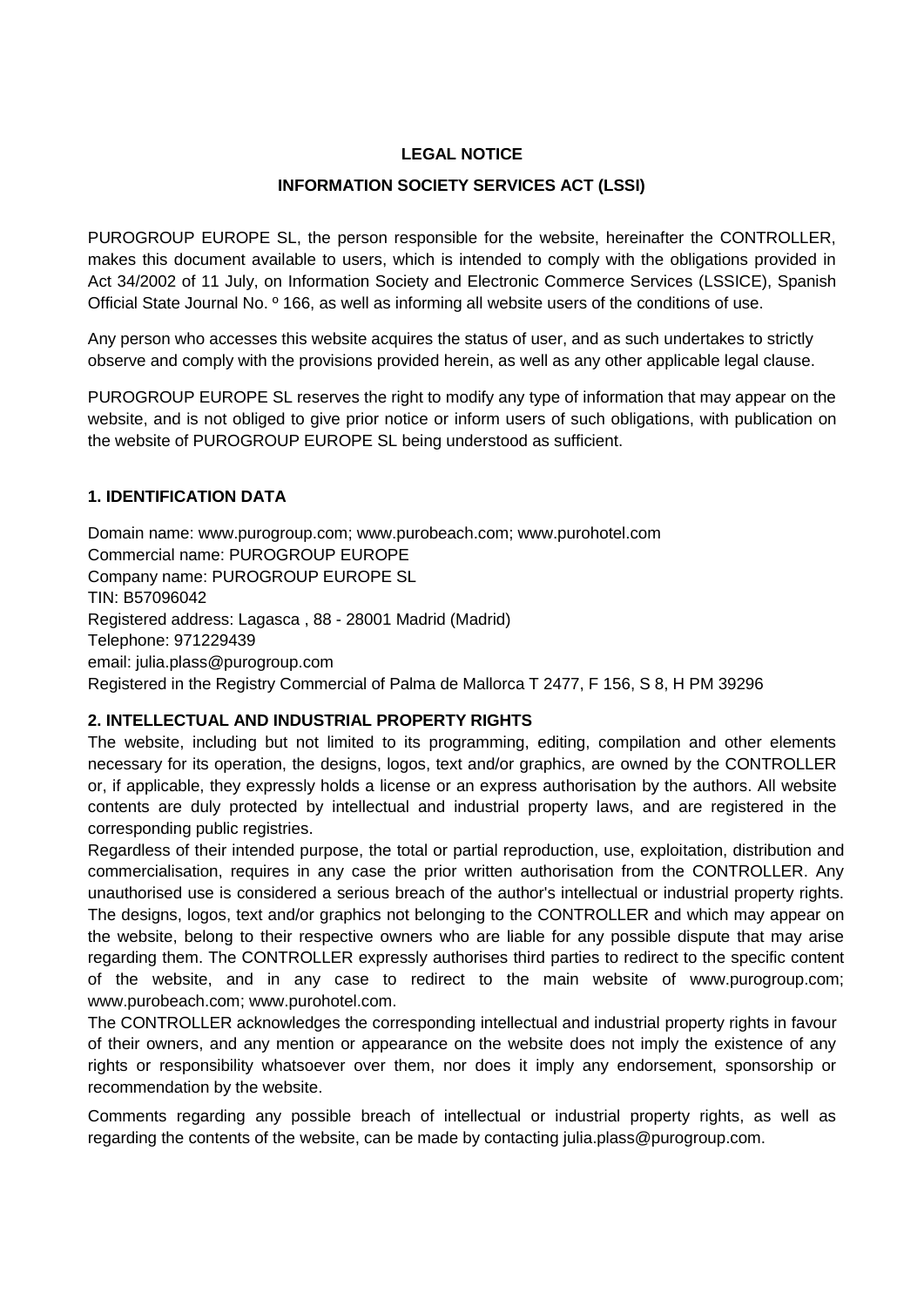## **3. EXEMPTION FROM LIABILITY**

The CONTROLLER is exempt from any type of liability derived from the information published on their website whenever this information has been manipulated or introduced by a third party not related to the CONTROLLER.

### **Use of Cookies**

This website uses technical cookies (small files with information that the server sends to the computer of the website user) in order to carry out certain functions considered necessary for the correct functioning and preview of the website. In any case, the cookies used are temporary, with the sole purpose of making navigation of the site more efficient, and disappear at the end of the user's session. Under no circumstances do these cookies themselves provide personal data and will not be used for the collection of such data.

Through using cookies, it is also possible for the server where the website is located to recognise the browser used by the user in order to make navigation easier, allowing, for example, users who have previously registered to access the areas, services, promotions or contests reserved exclusively for them without having to register on each visit. They may also be used to measure the audience or traffic parameters, monitor the progress and number of entries, etc. In these cases, the cookies used are technically non-essential but beneficial to the user. This website will not install non-essential cookies without previous user consent.

The browser may be configured by the user to alert them of the reception of cookies and to prevent their installation on their computer. For further information, please consult the instructions of your browser.

### **Link policy**

The user of this website may be redirected to content from third party websites. Since the CONTROLLER cannot always control the contents of third party websites, they do not assume any type of responsibility with respect to said contents. In any case, the CONTROLLER will immediately remove any content that may be in breach of national or international laws, morality or public order, and will immediately remove the redirection to this website, informing the competent authorities of the content in question.

The CONTROLLER will not be responsible for the information and content found, including but not limited to, in forums, chats, blog generators, comments, social networks or any other means that allows third parties to publish content independently on the website of the CONTROLLER. However, and in accordance with Acts 11 and 16 of the LSSICE, third party content is made available to all users, authorities, and law enforcement bodies collaborating directly on the withdrawal or blocking of all content that may affect or violate national or international law, third party rights or public morals and public order. In the event that the user considers there to be any content on the website that could be considered as such, please notify the website administrator immediately.

This website was revised and tested to enable its correct functioning. In principle, proper functioning can be guaranteed 365 days a year, 24 hours a day. However, the CONTROLLER does not rule out the possibility of there being certain programming errors, or that force majeure, natural disasters, strikes or similar circumstances may occur that make accessing the website impossible.

#### **IP Addresses**

The website servers can detect automatically the IP address and the domain name used by the user. An IP address is a number assigned automatically to a computer when connected to the Internet. All of this information is recorded in a duly registered system log on the server that allows the subsequent processing of the data in order to obtain only statistical measurements that show us the number of page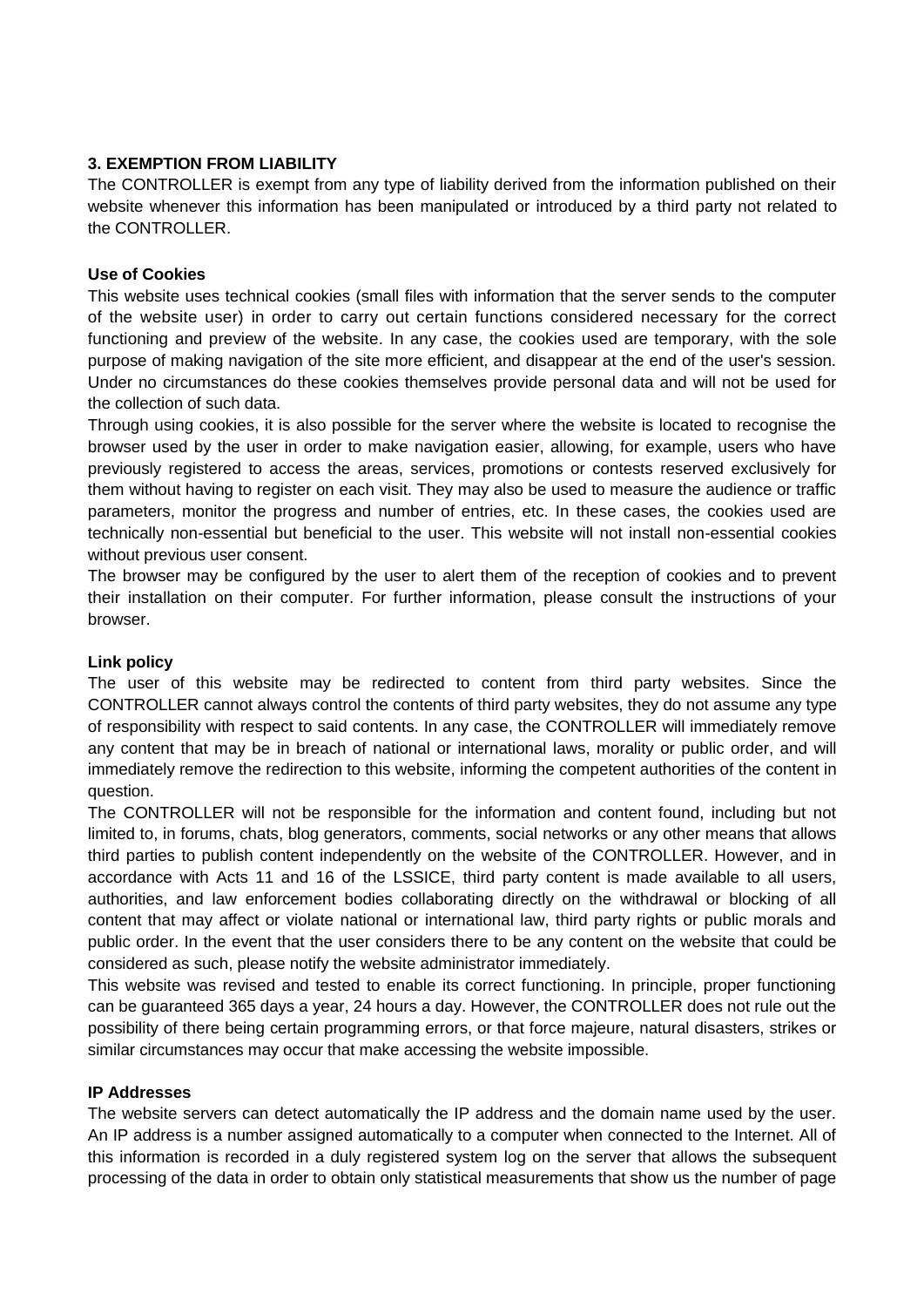hits, the number of visits made to the web servers, the order of visits, the access point, etc.

### **4. APPLICABLE LAW AND JURISDICTION**

Spanish law, to which the parties expressly submit themselves, will apply to all disputes or questions related to this website or the activities carried out on it, and the Courts and Tribunals closest to Madrid shall be responsible for the resolution of all conflicts arising from or related to its use.

### **PRIVACY POLICY**

#### **1. USER INFORMATION**

**PUROGROUP EUROPE SL**, hereinafter DATA CONTROLLER, is the Controller of the User's personal data and informs him/her that these data shall be processed in accordance with the provisions of Regulation (EU) 2016/679 of 27 April (GDPR) and the Organic Law 3/2018 of 5 December (LOPDGDD), providing the following information on the processing:

**Purpose of the processing**: to maintain a commercial relationship with the User. The planned processing operations are:

• Sending commercial advertising communications by email, fax, SMS, MMS, social communities or by any other electronic or physical means, present or future, that make it possible to carry out commercial communications. These communications will be made by the CONTROLLER and will be related to their products and services, or those of their partners or suppliers with whom they have reached a promotion agreement. In this case, the third parties will never have access to personal data.

- Conducting statistical studies.
- Processing orders, queries or any type of request made by the user through any of the available contact methods.
- Sending the website newsletter.

**Legal basis of the processing**: the Data Subject's consent.

**Data retention criteria**: data shall be stored for no longer than is necessary to maintain the purpose of the processing, and when such purpose is no longer necessary the data shall be erased with appropriate security measures to ensure the pseudonymisation of the data or their complete destruction.

**Data disclosure**: The data will not be disclosed to third parties, unless legally obliged to do so.

#### **Rights of the User**:

- Right to withdraw consent at any time.
- Right of access, rectification, portability and erasure of their data and the restriction or objection to their processing.
- The right to file a claim with the Spanish Supervisory Authority (www.aepd.es) if you consider that the processing does not comply with the current legislation.

#### **Contact information for exercising rights**:

PUROGROUP EUROPE SL. [Comte de Barcelona 15 , 07013 Palma de Mallorca \(ILLES BALEARS\).](mailto:julia.plass@purogroup.com)